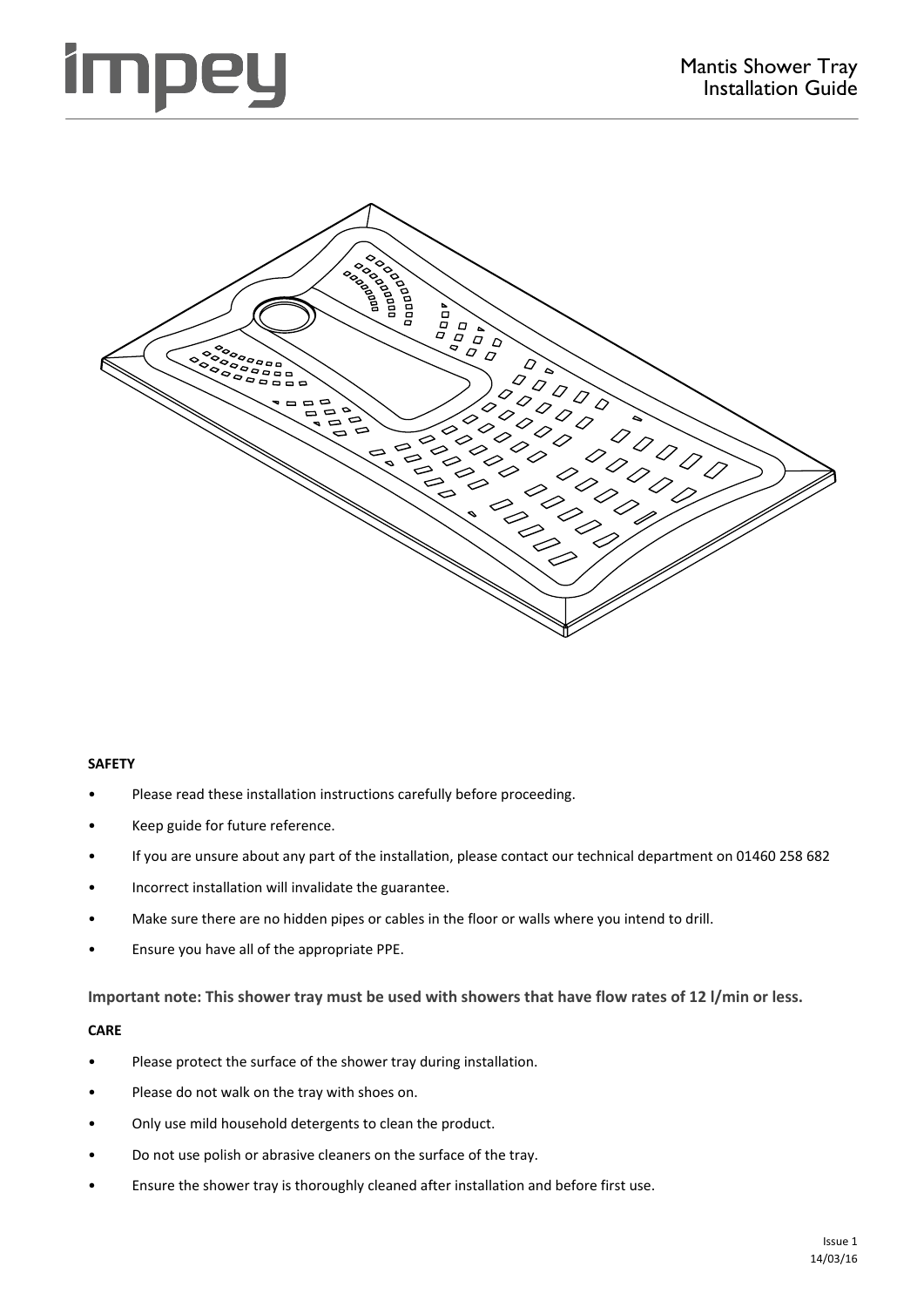

## Component Content List

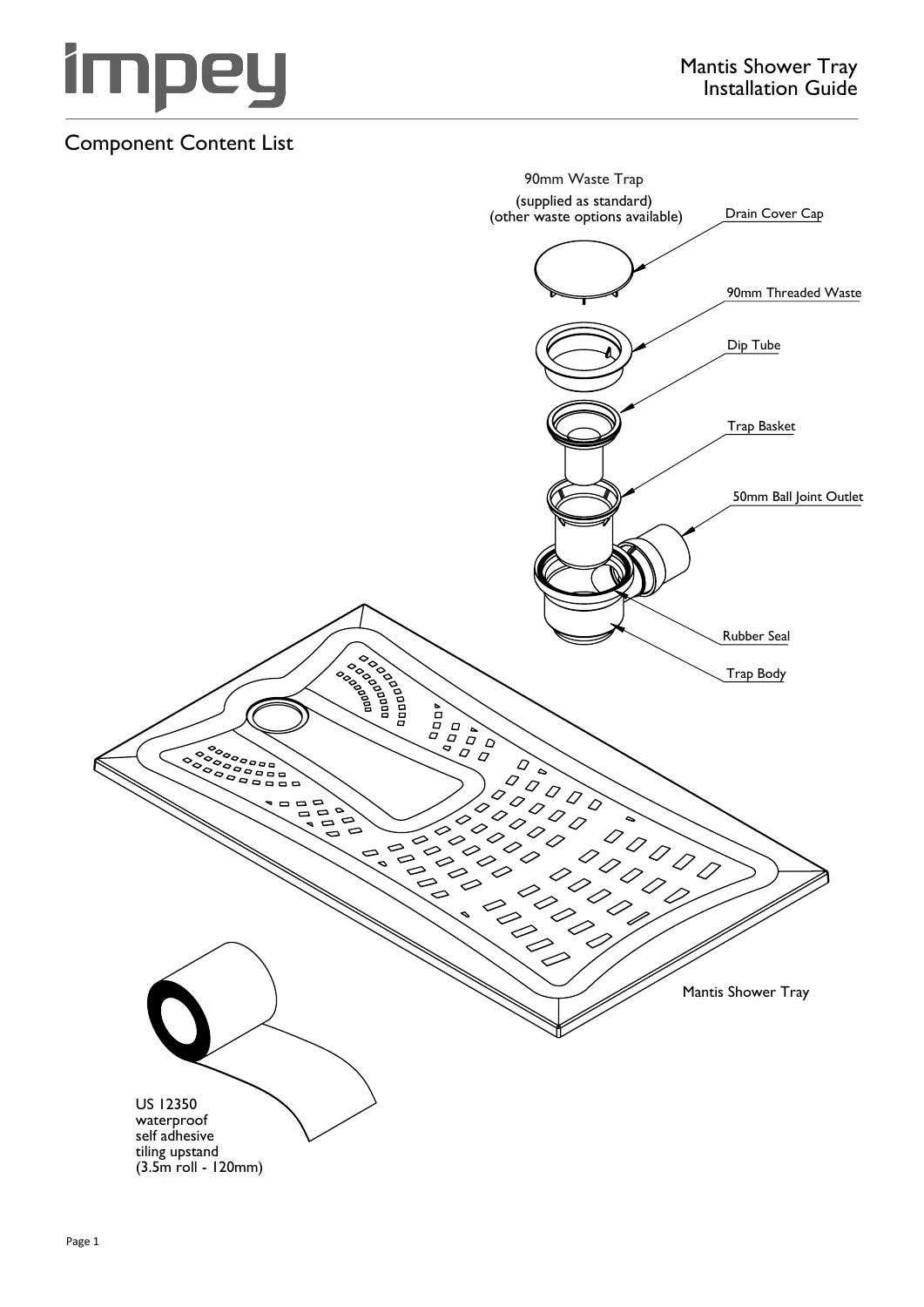

This guide is non specific to timber or concrete floors, it may refer to timber floors but in general the process of installation is the same regardless of floor type. In both cases great care must be taken when either lifting floor board or excavating the floor for waste installation.



Determine which corner the tray is to be fitted into. This will establish which edges the fabric up stand will be attached to.



Using a suitable saw, remove enough floor boards to receive the shower trap and any drainage pipework. Use extreme care whilst cutting the floor as there may be hidden pipes and cables.



Measure and cut the required length of fabric tile up-stand. The length will be the determned by measuirng the sides of the tray the are against a wall.



Place the tray in the desired location and mark position of shower trap.



Position the trap so that it aligns with the hole in the shower tray and connect it to the waste pipe. Remove internal parts of the trap and place to one side, as they will be required later.



First remove the backing paper. Carefully position against the tray and press firmly into place ensuring there are no bubbles or creases. We recommend using a roller to do this.